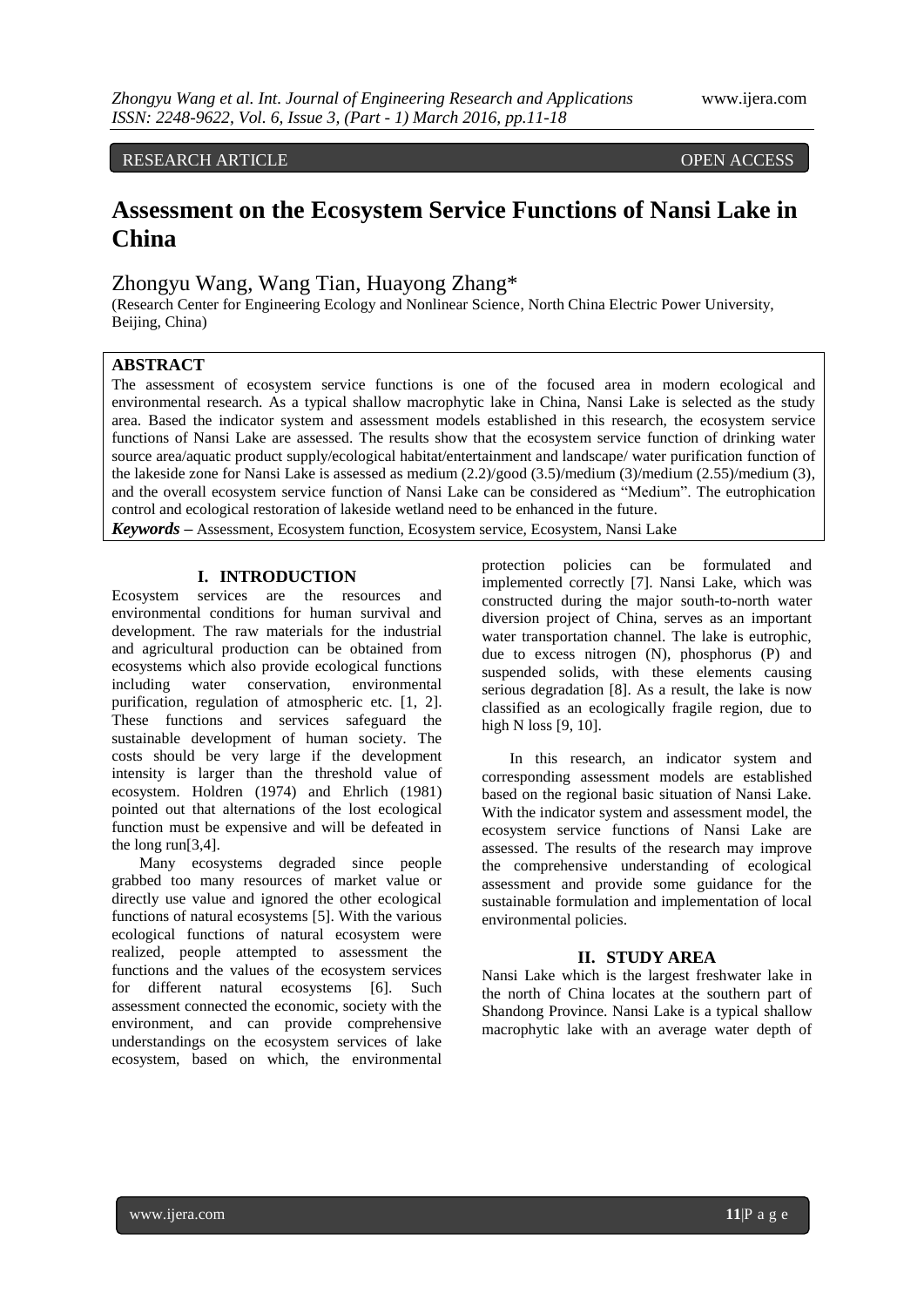

Fig.1 Geographical location of NansiLake

1.5m, a length of 120km, a water area of  $1226 \text{km}^2$ and a water storage of  $1.93*10<sup>9</sup>m<sup>3</sup>$ . The Nansi Lake and its surrounding areas were once home to 106 species of birds and 78 kinds of fish. And more than 150,000 local people lived on the lake. However, in recent years, the lake and its surroundings suffered serious eutrophication and environmental disruption. Even worse, the local ecosystem was damaged. Since 2002, a series of policies for environmental/ecological protection and restoration were implemented by state and local governments.

## **III. ASSESSMENT INDICATORS AND MODELS**

#### **3.1 Ecosystem service functions of Nansi Lake**

For shallow macrophytic lakes in China, the most typical ecosystem service functions are (1) product supply function: providing drinking water for local people and ecological habitat for aquatic animals and plants; (2) environmental regulation function: flood control, climate regulation, water quality purification, etc.; (3) cultural service function: providing recreational and leisure site for local people, as well as scientific value for researchers in the field.

Based on the overall objectives of lake ecological security due to human activities, the ecosystem service functions of drinking water source area, aquatic product supply, ecological habitat, entertainment and landscape, water purification of the lakeside zone, as well as the entertainment and landscape are selected to assess the situation and change of Nansi Lake in recent years.

## **3.2 Indicators and models**

### **3.2.1 Drinking water source area**

To evaluate the ecosystem service function of drinking water source area, the indicators contained in the drinking water quality criterion should be considered [11, 12]. In the drinking water source water quality standard (CJ3020-93) of China, the

drinking water quality is divided into two levels (Igood, II-lightly polluted). Two common indicators of chemical oxygen demand  $(COD<sub>Cr</sub>)$  and ammonia nitrogen  $(NH_3-N)$  which can well characterize the ecosystem service function of drinking water source area are selected. Secondly, the lake ecological security problem caused by eutrophication is one of the concerns in this research. To evaluate the influence of lake eutrophication on drinking water, the transparency, total nitrogen (TN) and total phosphorus (TP) are bring into the indicator system for the ecosystem service function of drinking water source area [13].

Above all, the selected indicators for the ecosystem service function of drinking water source area for Nansi Lake are:

- $\geqslant \text{ COD}_{\text{Cr}}(\text{mg/l})$ <br> $\geqslant \text{NH}_3\text{-N}(\text{mg/l})$
- $NH<sub>3</sub>-N$  (mg/l)
- $\triangleright$  Transparency (m)
- $\triangleright$  TN (mg/l)
- $\triangleright$  TP (mg/l)

The ecological index of the drinking water source area for Nansi Lake can be calculated with:

$$
DS_{indx} = \frac{\sum_{1}^{n} DS_{i}}{n}
$$
 (1)

in which, *DSindx* is the ecological index of the drinking water source area function,  $DS_i$  is the score for the *i*th indicator of drinking water source area function, n is the number of the indicators.

According to the obtained ecological index of the drinking water source area function, the situation of Nansi Lake for this ecological function can be assessment as Excellent (*DSindx*>4), Good (3<*DSindx*≤4), Medium (2<*DSindx*≤3), Bad  $(1 < DS_{indx} \leq 2)$  or Very bad  $(DS_{indx} \leq 1)$ .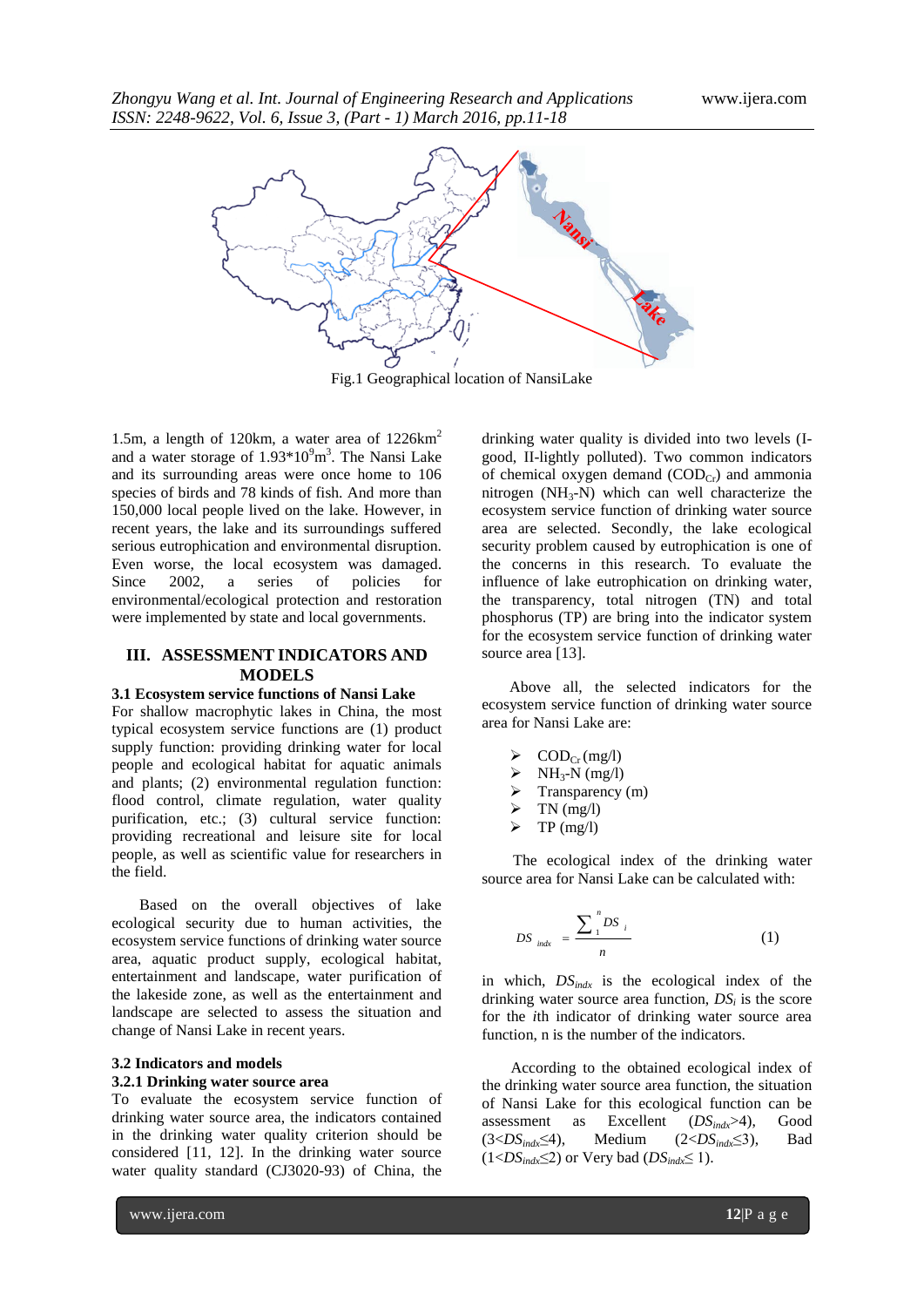#### **3.2.2 Aquatic product supply**

Needless to say, the amount and quality of the aquatic product are important indicators to reflect the ecosystem service function of aquatic product supply. In this research, fishery yield is selected as the amount of aquatic product. On the other hand, the quality of aquatic product is multitudinous and the influence of pollution and eutrophication are considered and emphasized in the research.

As such, the selected indicators for the ecosystem service function of aquatic product supply for Nansi Lake are:

- The area of enclosed aquaculture
- $\triangleright$  Fishery output per unit area (kg/hm<sup>2</sup>)

The ecological index of the aquatic product for Nansi Lake can be calculated with

$$
FS_{indx} = \frac{\sum_{1}^{n} FS_{i}}{n}
$$
 (2)

in which, *FSindx* is the ecological index of the aquatic product function,  $FS_i$  is the score for the *i*th indicator of aquatic product function.

According to the obtained ecological index of the aquatic product function, the situation of Nansi Lake for this ecological function can be assessment as Excellent (*FSindx*>4), Good (3<*FSindx*≤4), Medium (2<*FSindx*≤3), Bad (1<*FSindx*≤2) or Very bad (*FSindx*≤ 1).

#### **3.2.3 Ecological habitat**

With the deterioration of water ecosystem, fish species and health changed significantly in China. The fish in polluted water are generally pathological such as rotten gills, skin ulcer, skeleton abnormal, hyperplasia of epidermis, etc., and the health of fish in the lake can therefore reflect the environmental quality of ecological habitat. In addition, such abnormal conditions can also threaten the health of birds, mammals and even human beings [15]. Therefore, the health of fish becomes common concern of people and governments. Secondly, the fish species and fish catches can reflect the changes of ecological habitat.

Based on the considerations above, the indictors for the ecosystem service function of habitat can be composed by

- $\triangleright$  The percentage of infected and abnormal fish  $(\%)$
- > Added percentage of fish mortality in comparison with 5 years ago (%)
- $\triangleright$  Percentage of fish species numbers based on that of 1980s

The ecological index of the habitat function for Nansi Lake can be calculated with

$$
HS_{indx} = \frac{\sum_{1}^{n} HS_{i}}{n}
$$
 (3)

in which, *HSindx* is the ecological index of the habitat function,  $HS_i$  is the score for the *i*th indicator of habitat function.

According to the obtained ecological index of the habitat function, the situation of Nansi Lake for this ecological function can be assessment as Excellent (*HSindx*>4), Good (3<*HSindx*≤4), Medium (2<*HSindx*≤3), Bad (1<*HSindx*≤2) or Very bad (*HSindx*≤ 1).

### **3.2.4 Entertainment and landscape**

A lake is composed by basin, water, organic matters and aquatic organisms, etc. As the recreational area for travel, play, swimming, etc., natural lake has 6 aesthetic characteristics of shape, picture, sound, color, sweet and strange. In general, the relationship between water with pollutant, biology, climate, structures and so on are important factors affecting the quality of the site for entertainment. However, these indicators are difficult to measure. In this research, 12 environmental/travel/landscape experts in this field are invited to mark a score for the ecosystem service functions of entertainment and landscape for Nansi Lake.

The ecological index of the entertainment and landscape functions for Nansi Lake can be calculated with

$$
RS_{indx} = \frac{\sum_{1}^{n} RS_{i}}{n}, \qquad (4)
$$

in which, *RSindx* is the ecological index of the entertainment function,  $HS<sub>i</sub>$  is the score marked by the *i*th expert.

According to the obtained ecological index of the entertainment function, the situation of Nansi Lake for this ecological function can be assessment as Excellent (*RSindx*>4), Good (3<*RSindx*≤4), Medium  $(2 < RS<sub>indx</sub> \leq 3)$ , Bad  $(1 < RS<sub>indx</sub> \leq 2)$  or Very bad  $(RS<sub>indx</sub> \leq 1)$ 1).

### **3.2.5 Water purification of the lakeside zone**

The function of water purification for lakeside zone can be characterized by the ecological situation and vegetation coverage. In general, a lakeside zone with good ecological situation and high vegetation coverage has strong function of water purification, and weak contrarily. In North America, the assessment methods for the function of wetland have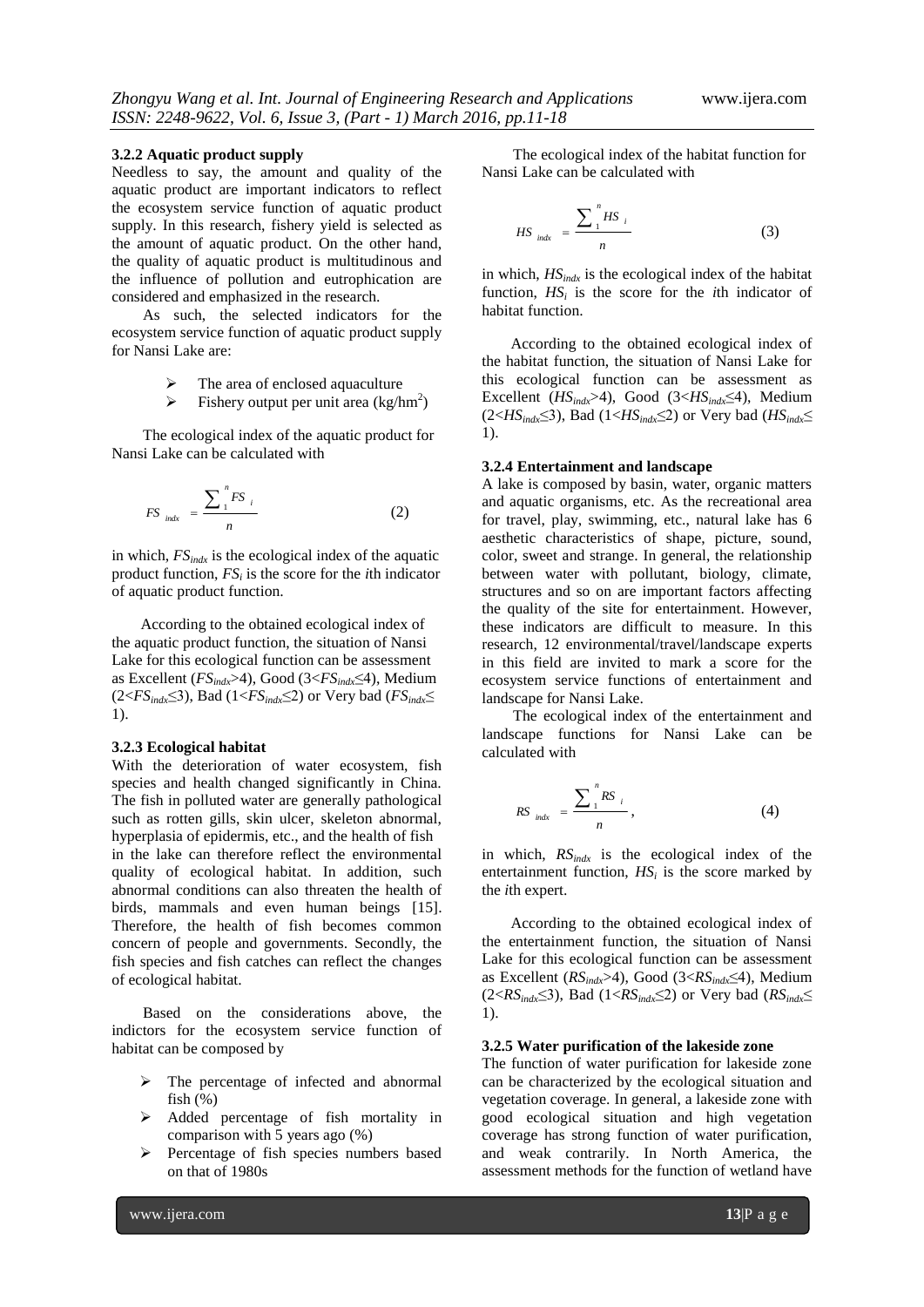HEP (Habitat Evaluation Procedures) and HGM (Hydro-geomorphic Assessment Method). Although these two methods are different in many aspects, the change of wetland area is selected to reflect the loss rate of wetland function in both methods. Theoretically, for the non-point source pollutants, the interception and purification effects of the lakeside wetland can be obtained by multiplying the vegetation coverage area and purification rate per unit area for each vegetation species. The vegetation coverage area of natural wetland and artificial constructed wetland in the lakeside zone are selected as the indicators to reflect the ecosystem service function of water purification of the lakeside zone.

Another indicator to assess the water purification function of the lakeside zone is the situation of the damaged lakeside zone due to human activities (construction, agricultural development, sewage disposal, aquatic breeding, etc.) and natural processes (sediment deposition, ecological succession, etc.) [14]. The score for this indicator can be obtained by inviting 12 experts to mark for it.

The indicators to assess the ecosystem service function of water purification for the lakeside zone of Nansi Lake are:

As such, the selected indicators for the ecosystem service function of aquatic product supply for Nansi Lake are:

- $\triangleright$  The situation of the damaged lakeside zone
- $\triangleright$  The vegetation coverage area of natural wetland  $(km^2)$
- > The area of artificial constructed wetland  $(km^2)$

The ecological index of the water purification function for Nansi Lake can be calculated with

$$
LS_{indx} = \frac{\sum_{1}^{n} LS_{i}}{n}
$$
 (5)

in which, *LSindx* is the ecological index of the water purification function, *LS<sup>i</sup>* is the score for the *i*th indicator of the water purification function.

According to the obtained ecological index of the water purification function, the situation of Nansi Lake for this ecological function can be assessment as Excellent (*LSindx*>4), Good (3<*LSindx*≤4), Medium (2< $LS_{indx} \leq 3$ ), Bad (1< $LS_{indx} \leq 2$ ) or Very bad ( $LS_{indx} \leq 3$ 1).

#### **3.3 The overall assessment method of the ecosystem service functions for Nansi Lake**

Based on the assessments of the ecosystem service functions for Nansi Lake, the overall assessment can be conducted to realize the ecological situation of the lake. The ecosystem service functions provided by disparate lakes should be different according to the lake characteristics such as water depth, size of the lake basin, situation of substrate, nutriture, chemical properties, geographic location, climatic characters and so on. That means the weights of different ecosystem service functions for Nansi Lake are different and need to be determined. As the weights determined, the overall assessment can be conducted.

The overall index of ecological assessment on the ecosystem service function of Nansi Lake can be calculated by

$$
TLES_{\,_{indx}} = \frac{20 * \sum_{i}^{n} LES_{i}Q_{i}}{n}
$$
 (6)

in which, *TLESindx* is the overall assessment index of the lake ecosystem service function,  $LES<sub>i</sub>$  is the score for the *i*th ecosystem service function,  $Q_i$  is the weight of the *i*th ecosystem service function and *n* is the number of the ecosystem service functions assessed in this research.

According to the calculated results, the ecosystem service function of Nansi Lake can be ranked as Excellent (*TLESindx*>90), Good (70<*TLESindx*≤90), Medium (55<*TLESindx*≤70), Bad  $(40 \leq TLES_{indx} \leq 55)$  or Very bad (*TLES*<sub>*indx* $\leq 40$ ).</sub>

## **IV. ASSESSMENT RESULTS AND DISCUSSION**

### **4.1 Drinking water source area**

In the assessment method for the drinking water source area, there are 5 indicators. Combining the data from <Report of Ecological and Environmental Monitoring and Quality Evaluation of Fishery in Nansi Lake (2011)> and <Bulletin of Water Resources Monitoring in Nansi Lake (2011)>, the measured values of 5 indicators including transparency,  $NH_3-N$ , TN, TP and  $\text{COD}_{Cr}$  are found. Based on these data, the ecological function of drinking water source area for Nansi Lake is assessed. The measured values of these indicators and the assessment results are listed in Table 1

**Table 1**. Measured values of water quality indicators and assessment values for Nansi Lake

| No. | Indicator                  | Value | Score                     |
|-----|----------------------------|-------|---------------------------|
|     | Transparency (m)           | 063   | $\overline{\mathfrak{c}}$ |
| 2   | $NH3-N$ (mg/L)             | 0.3   | 4                         |
| 3   | $TN$ (mg/L)                | 1.04  |                           |
| 4   | TP(mg/L)                   | 0.085 |                           |
|     | $\mathrm{COD}_{Cr}$ (mg/L) | 24.24 |                           |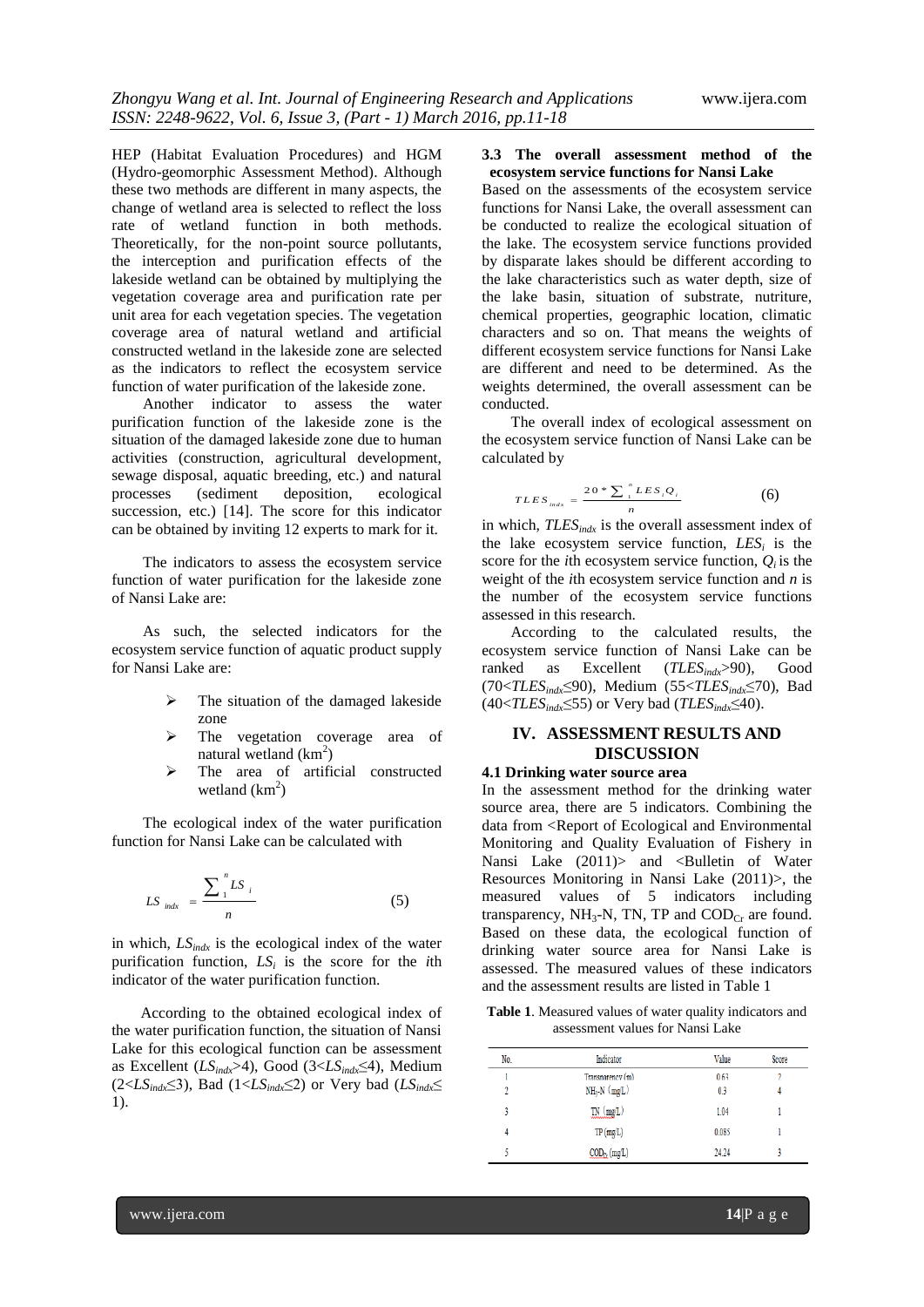Based on the scores in Table 1, the ecological index of the drinking water can be calculated with Eq. (1), *DSindx*=2.2. As such, the ecological function of drinking water source area for Nansi Lake can be assessed as "Medium". This assessment is based on the annual average data, the situation of this service function may different with the change of seasons.

### **4.2 Aquatic product supply**

For the assessment of the aquatic product supply function, 2 indicators are set. Based on the data from <Report of Ecological and Environmental Monitoring and Quality Evaluation of Fishery in Nansi Lake (2006 and 2011) $>$ ,  $\Box$  the area of enclosed aquaculture and fishery output per unit area are listed in Table 2. The assessment scores for each indicator can therefore be calculated and also shown in Table 2.

**Table 2.** Surveyed values and assessment scores of the aquatic product supply function for Nansi Lake

| No. | Indicator                                   | Value | Score |
|-----|---------------------------------------------|-------|-------|
|     | Area of enclosed<br>aquaculture $(km^2)$    | 159.5 |       |
|     | Fishery output per unit<br>area $(kg/hm^2)$ | 151.3 |       |

Based on the assessment scores in Table 2, the index of aquatic product supply function for Nansi Lake can be obtained with Eq.  $(2)$ ,  $FS_{indx} = 3.5$ . According to the index and standard, the situation of the aquatic product supply function for Nansi Lake can be assessed as "Good". As the fishery output per unit area was seasonally changing, the ecosystem service function of aquatic product supply may be different to different seasons.

In addition, the indicators for the assessment on the function of aquatic product need to increase for more rational, credible and comprehensive assessment results, for example, the indicator of smelly substance, algal toxin, heavy metal, pesticide and so on.

#### **4.3 Ecological habitat**

There are 3 indictors settled for the assessment on the ecological habitat function of Nansi Lake. However, the  $\Box$  percentage of infected and abnormal fish and the added percentage of fish mortality in comparison with 5 years ago couldn't be found in the available data. The assessment on the ecological habitat function of Nansi Lake is therefore conducted with the only indicator of the percentage of fish species numbers based on that of 1980s.

Based on the < Survey Report for the Fishery Resources of Nansi Lake (1981) by the Environmental Protection Agency of Jining City>, the number of fish species for Nansi Lake is 78 in

1981. From the <Investigation and Assessment Report of Biological Status in Nansi Lake (2011)> Nansi lake biological status quo investigation and assessment report, the fish species of Nansi Lake can be numbered as 52. And the percentage of fish species numbers based on that of 1980s can be determined as 67%. The assessment score is 3 and the function of ecological habitat for Nansi Lake can be ranked as "Medium". However, to get rational assessment results, more indicators reflecting the health condition of fish catches are need to add.

#### **4.4 Entertainment and landscape**

According to the factors of aesthetics, landscape, travel, etc. 12 experts in the environmental/travel/landscape field are invited to evaluate the ecological functions of entertainment and landscape for Nansi Lake. Based on the waste situation, algae growth, water transparency, crowdedness degree (extent of human activities), travel attraction, landscape value, recreational value and so on, 12 experts marked for the entertainment and landscape functions of Nansi Lake, respectively. The results showed the consistency, which means that the differences among score values are not very large. Based on these scores, the assessment index of the entertainment and landscape functions for Nansi Lake is 2.55, which is calculated with Eq. (4). And the situation of the entertainment and landscape functions for Nansi Lake can be assessed as "Medium".

### **4.5 Water purification of the lakeside zone**

In the assessment method for the water purification function of the lakeside zone for Nansi Lake, 3 indicators are settled. The vegetation coverage area of natural wetland and artificial constructed wetland can be calculated through the satellite imagery in ArcGIS. Based on the situations of human activities (levee constructions, agricultural development, sewage disposal, estate development, fishery breeding etc.) and natural process (sediment deposition, ecological succession, etc.), 12 experts marked to evaluate the situation of the damaged lakeside zone in Nansi Lake. Table 3 shows the vegetation coverage area of natural wetland and artificial constructed wetland (2011), as well as the average score for the situation of the damaged lakeside zone

**Table 3**. The vegetation coverage area of natural, artificial wetland and the average score for the ituation of damaged lakeside

|     | situation of damaged fakeside zone in Nansi Lake              |       |       |  |  |  |  |
|-----|---------------------------------------------------------------|-------|-------|--|--|--|--|
| No. | Indicator                                                     | Value | Score |  |  |  |  |
|     | The situation of damaged<br>lakeside zone                     |       |       |  |  |  |  |
|     | The vegetation coverage area of<br>natural wetland $(km2)$    | 111.2 |       |  |  |  |  |
|     | $\Box$ The area of artificial<br>constructed wetland $(km^2)$ | 11.7  |       |  |  |  |  |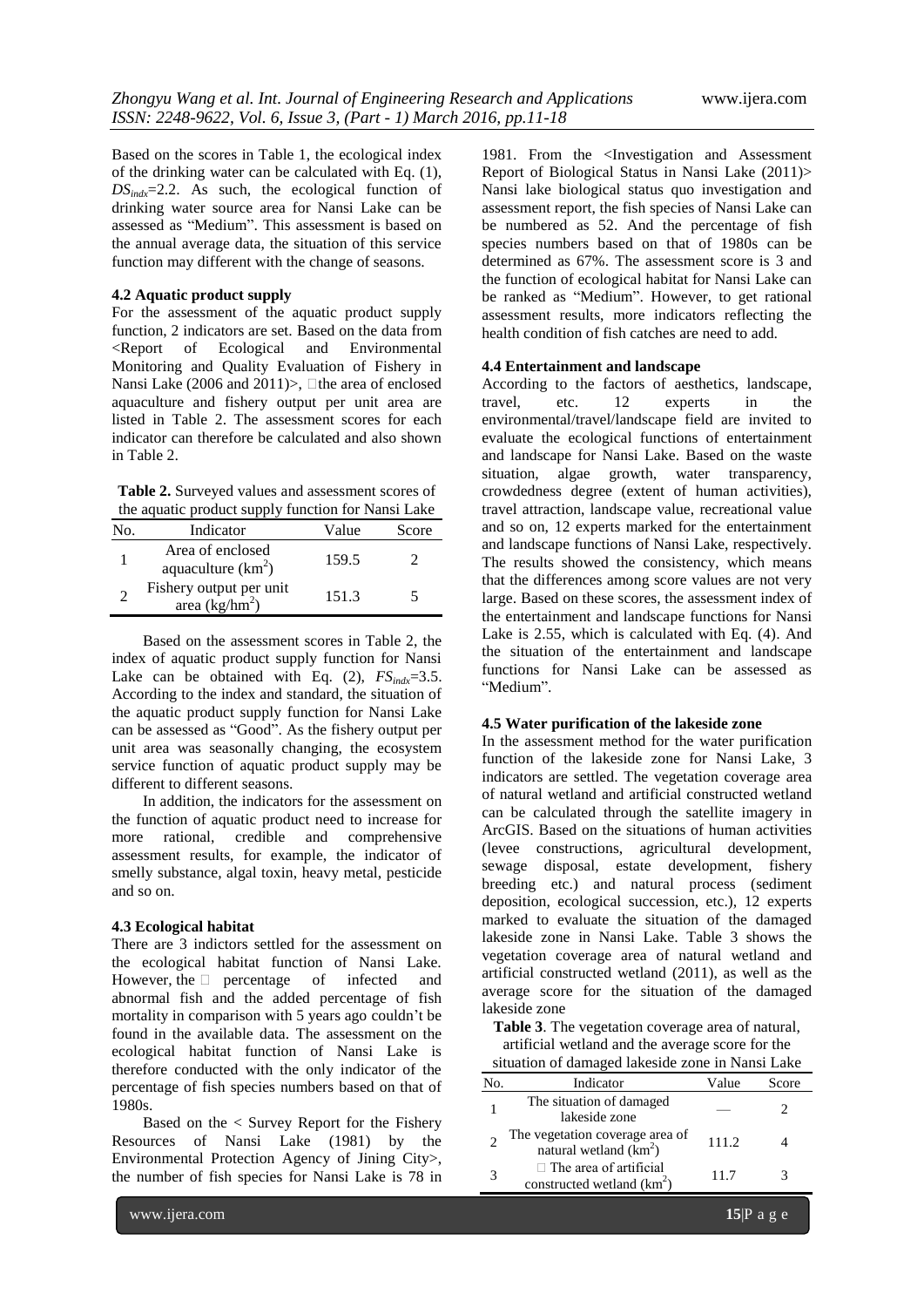the

Based on Table 3, the ecological index of the water purification function for Nansi Lake can be calculated as *LSindx*=3 with Eq. (5). As such, the situations of the water purification function of lakeside zone. in Nansi Lake can be considered as "Medium"

#### **4.6 The overall assessment of the ecosystem service functions for Nansi Lake**

Based on the assessment results for the ecosystem service functions of drinking water source area, aquatic product supply, ecological habitat, water purification of the lakeside zone, as well as the entertainment and landscape, the situation of each indicators are shown in Table 5, in which, different colors represent different situation: Excellent (Dark Green), Good (Light Green), Medium (Yellow), Bad (Orange) and Very bad (Red).

As can be seen in the table, for the function of drinking water source area in Nansi Lake, the

transparency is "Bad", the  $NH<sub>3</sub>-N$  is "Good", TN and TP are Very Bad, COD<sub>Cr</sub> is "Medium". In the indicators assessing the aquatic product supply function, the area of enclosed aquaculture is "Bad" and the fishery output per unit area is "Excellent". The service functions of ecological habitat, as well as the entertainment and landscape are evaluated as "Medium". For the function of water purification of the lakeside zone, the situation of damaged lakeside zone is "Bad", the vegetation coverage area of natural wetland is "Good" and the area of artificial constructed wetland is "Medium".

Based on the assessment results of the subitems, the overall situation of the ecosystem service functions for Nansi Lake can be conducted. As indicated above, the weights for different ecosystem service functions should be determined before the

| <b>Table 4.</b> Weights for the ecosystem service functions for Nansi Lake |             |                                           |         |                   |                       |  |  |
|----------------------------------------------------------------------------|-------------|-------------------------------------------|---------|-------------------|-----------------------|--|--|
|                                                                            |             | Drinking water Aquatic product Ecological |         | Entertainment and | Water purification of |  |  |
|                                                                            | source area | supply                                    | habitat | landscape         | lakeside zone         |  |  |
| Weight<br>(%)                                                              | 35          | 20                                        |         | 10                | 20                    |  |  |

|  | <b>Table 4.</b> Weights for the ecosystem service functions for Nansi Lake |  |  |  |
|--|----------------------------------------------------------------------------|--|--|--|
|  |                                                                            |  |  |  |

Index 2.2 3.5 3 2.55 3 overall assessment. The weights for the ecosystem service functions of drinking water source area, aquatic product supply, ecological habitat, water pollution purification of the lakeside zone, as well as the entertainment and landscape are determined according to the suggestions from these 12 experts. These weights are shown in Table 4.

As the weights determined, the overall assessment index of the lake ecosystem service functions can be calculated with Eq. (6). The result shows that *TLESindx*=55.5, which means the overall ecosystem service functions of Nansi Lake are at the "Medium" condition. This result is also shown in Table. 5.

Above all, the ecological function of drinking water source area, ecological habitat, entertainment and landscape and po purification function of the lakeside zone are "Medium", while the aquatic product supply function is "Good". The overall conclusion is that the ecosystem service function of Nansi Lake is "Medium". As N, P and COD are the ecological problems due to eutrophication [16], the problems endangering the ecological security of Nansi Lake are therefore the eutrophication and the damage of the lakeside wetland. As such, the eutrophication control and ecological restoration of lakeside wetland should be placed at very important positions. Although there are some results on the ecological assessment of lake ecosystem, more work

need to pay on such research as the ecosystem is complex [17].

#### **V. CONCLUSIONS**

In this research, Nansi Lake which is a typical shallow macrophytic lake in China is selected as the study area. According to the local situation of Nansi Lake, an indicator system and corresponding assessment models are established to evaluate the ecosystem service functions of Nansi Lake. With these indicators and models, the ecological assessment on Nansi Lake is conducted. The results of the research reveal that:

(1) Due to the assessment values for the indicators of transparency (2),  $NH<sub>3</sub>-N$  (4), TN(1), TP (1)and  $\text{COD}_{\text{Cr}}$  (3), the ecological function of drinking water source area for Nansi Lake is evaluated as "Medium " as the ecological index can be calculated as *DSindx*=2.2.

(2) The assessment scores of the indicators for the aquatic product supply function are 2 and 5 corresponding to the area of enclosed aquaculture and the fishery output per unit area. The aquatic product supply function of Nansi Lake is "Good" with an ecological index of *FSindx*=3.5.

(3) The function of ecological habitat for Nansi Lake can be ranked as "Medium" with  $HS_{indx} = 3$ .

(4) Based on the scores marked by 12 experts, the assessment index *RSindx*=2.55 and the ecosystem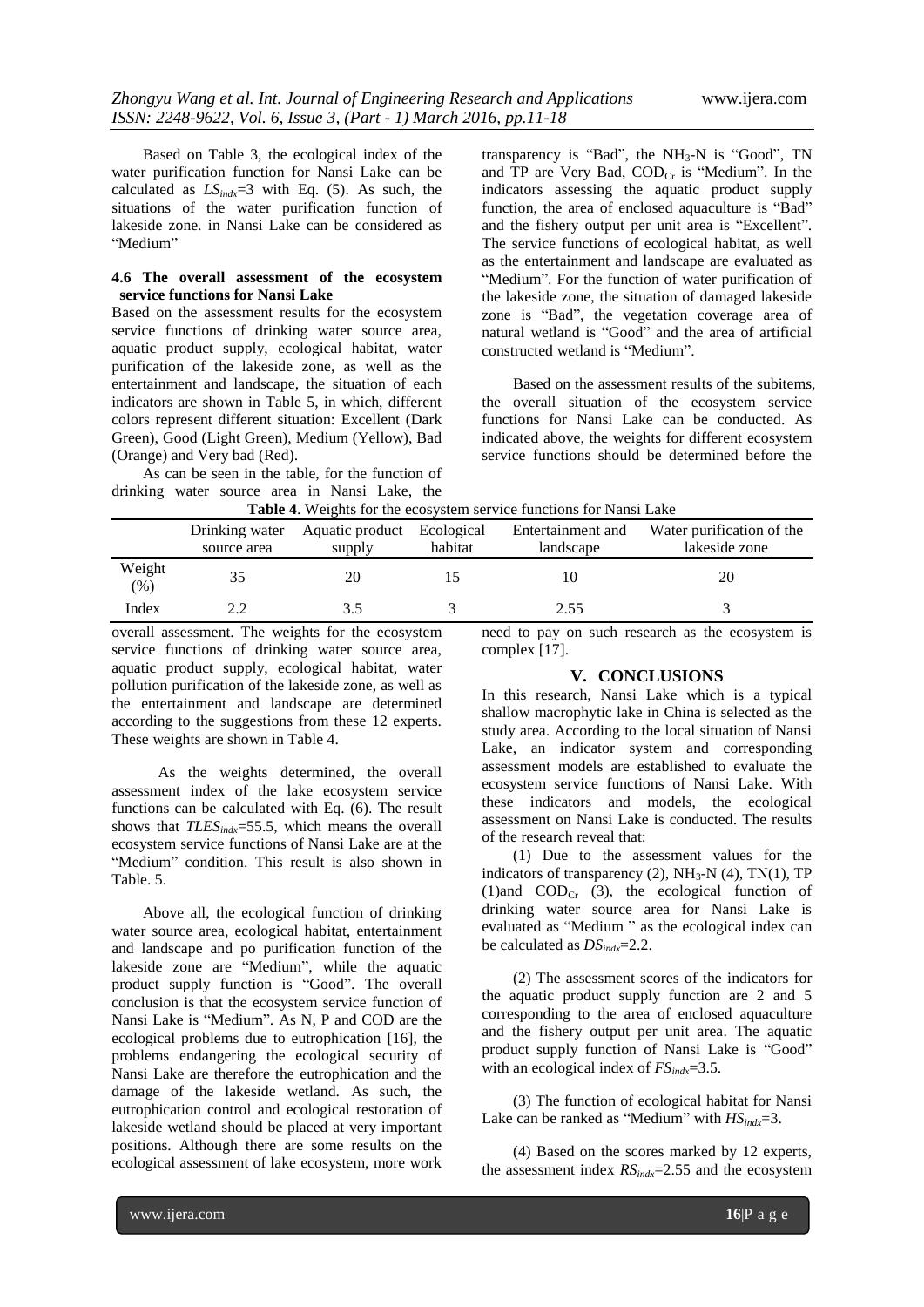service function of entertainment and landscape functions for Nansi Lake is therefore "Medium".

(5) Although the lakeside zone damage in

| <b>Table 5.</b> Health report card of the ecosystem service functions in Nansi Lake |  |  |  |  |  |  |
|-------------------------------------------------------------------------------------|--|--|--|--|--|--|
|-------------------------------------------------------------------------------------|--|--|--|--|--|--|

| <b>Function</b>                         | <b>Indicator</b>                                                 |            |    |    |                   | <b>Situation</b> |
|-----------------------------------------|------------------------------------------------------------------|------------|----|----|-------------------|------------------|
| Drinking water source area              | <b>Transparency</b>                                              | $NH_{3}-N$ | TN | TP | $\text{COD}_{Cr}$ | <b>Medium</b>    |
| <b>Aquatic product supply</b>           | Fishery output<br><b>Enclosed aquaculture</b>                    |            |    |    |                   | Good             |
| <b>Ecological habitat</b>               | <b>Ecological habitat</b>                                        |            |    |    |                   | <b>Medium</b>    |
| <b>Entertainment and landscape</b>      | <b>Entertainment and landscape</b>                               |            |    |    | <b>Medium</b>     |                  |
| Water purification of the lakeside zone | <b>Artificial wetland</b><br>Damaged lakeside<br>Natural wetland |            |    |    |                   | <b>Medium</b>    |
| Overall                                 |                                                                  |            |    |    |                   | <b>Medium</b>    |

Nansi Lake is relatively serious; the vegetation growth in wetland is not bad. The water purification of lakeside zone for Nansi Lake is therefore "Medium" with  $LS_{indx}=3$ .

With the overall assessment on the ecosystem service function of Nansi Lake, the final overall result is "Medium". Although the assessment is not very comprehensive and more indicators are deed to add, the problems endangering the ecological security of Nansi Lake are found as the eutrophication and the damage of the lakeside wetland. This may give some guidance for the local government to enhance the eutrophication control and ecological restoration of lakeside wetland.

#### **Acknowledgements**

The authors acknowledge with great appreciation for the support provided by the Chinese National Special Water Programs (No. 2015ZX07203-011, No. 2015ZX07204-007), Department of Environmental Protection of Shandong Province (SDHBPJ-ZB-08).

## **REFERENCES**

- [1] G. Daily, *Nature's services: societal dependence on natural ecosystem* (Washington DC: Island Press, 1997).
- [2] R. Costanza, R. d'Arge, R. de Groot, *et al*., The value of the world's ecosystem services and natural capital, *Nature, 387,* 1997, 253- 260.
- [3] J.P. Holdren, and P.R. Ehrlich, Human population and the global environment, *American Scientist, 62,* 1974, 282-292.
- [4] P.R. Ehrlich, and A.H. Ehrlich, *Extinction: the causes and consequences of the disappearance of species* (New York: Random House, 1981).
- [5] T.W. Richard, and Y.S. Wui, The economic value of wetland services: a meta-analysis, *Ecological Economics, 37,* 2001, 257-270 .
- [6] V.D. Engle, Estimating the provision of ecosystem services by Gulf of Mexico coastal wetlands, *Wetlands, 31(1),* 2011, 179-193.
- [7] J.B. Loomis, Assessing wildlife and environmental values in cost benefit analysis: state of art, *Journal of Environmental Management, 2,* 1986, 125- 132.
- [8] J.J. Hoorman, T. Hone, T. Sudman, T. Dirksen, J. Iles, and R. Islam, Agricultural impacts on lake and stream water quality in grand Lake St. Mary's western Ohio, *Water, Air, and Soil Pollution,193(1),* 2008, 309- 322.
- [9] G.D. Liu, W.L. Wu, and J. Zhang, Regional differentiation of non-point source pollution of agriculture-derived nitrate nitrogen in ground water in northern China, *Agriculture, Ecosystem & Environment, 107(2-3),* 2005, 211-220.
- [10] H. Li, and L.P. Yao, Status of agricultural non-point source pollution and control measures in Jining section of water diversion project, *Water Research, 10,* 2007, 35-37.
- [11] Y. Yin, Y.L. Zhang, X.H. Liu, G.W. Zhu, B.Q. Qin, Z.Q. Shi, and L.Q. Feng, Temporal and spatial variations of chemical oxygen demand in Lake Taihu, China, from2005 to 2009, *Hydrobiologia, 665 (1),* 2011, 129–141.
- [12] S.B. Watson, E. McCauley, and J.A. Downing, Patterns in phytoplankton taxonomic composition across temperate lakes of differing nutrient status, *Limnology and Oceanography, 42 (3),* 1997, 487–495.
- [13] G.P. Shang, J.C. Shang, Spatial and temporal variations of eutrophication in western Chaohu Lake, China, *Environmental Monitoring and Assessment, 130(1–3),* 2007, 99–109.